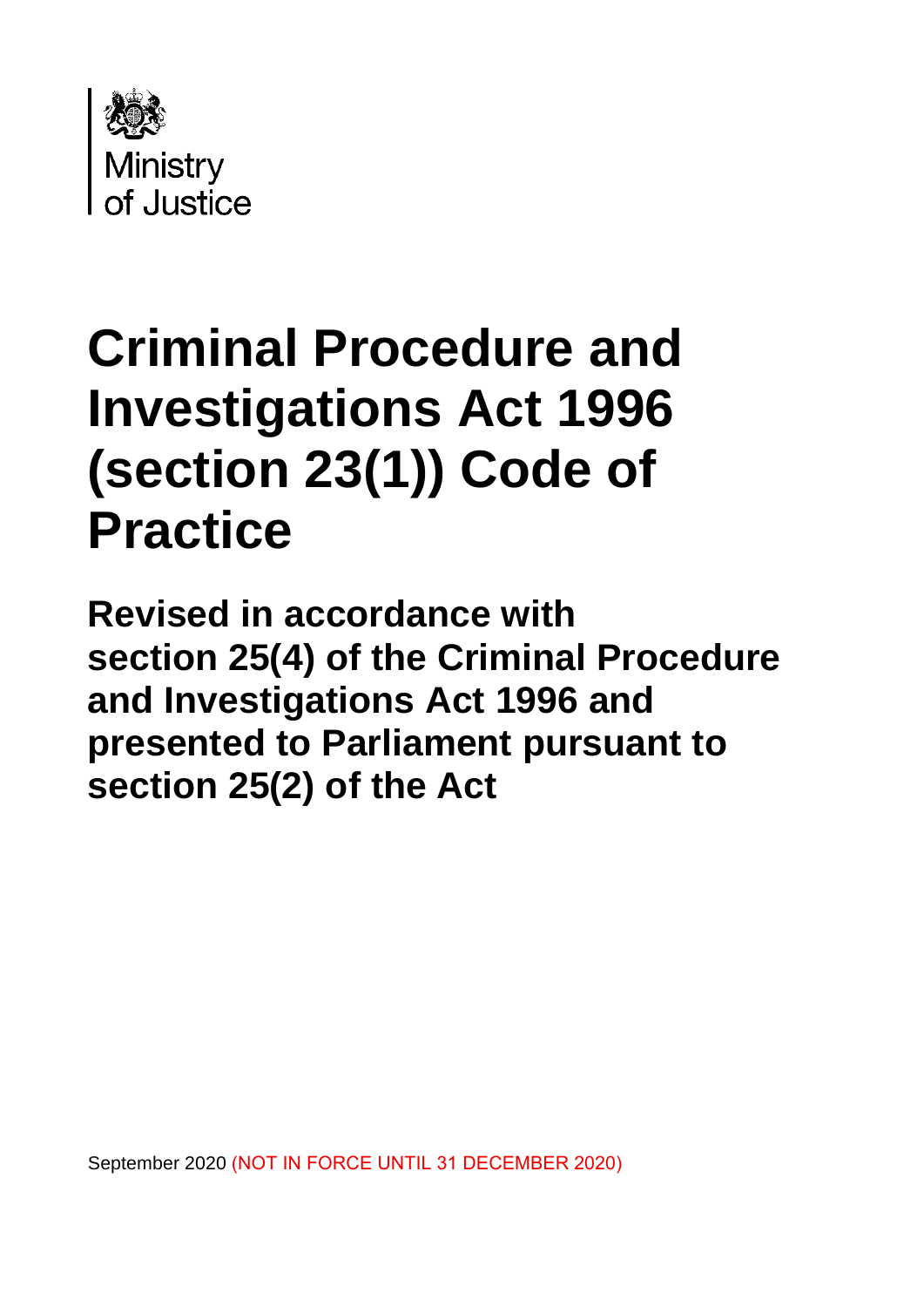

## **Criminal Procedure and Investigations Act 1996 (section 23(1)) Code of Practice**

Revised in accordance with section 25(4) of the Criminal Procedure and Investigations Act 1996 and presented to Parliament pursuant to section 25(2) of the Act

September 2020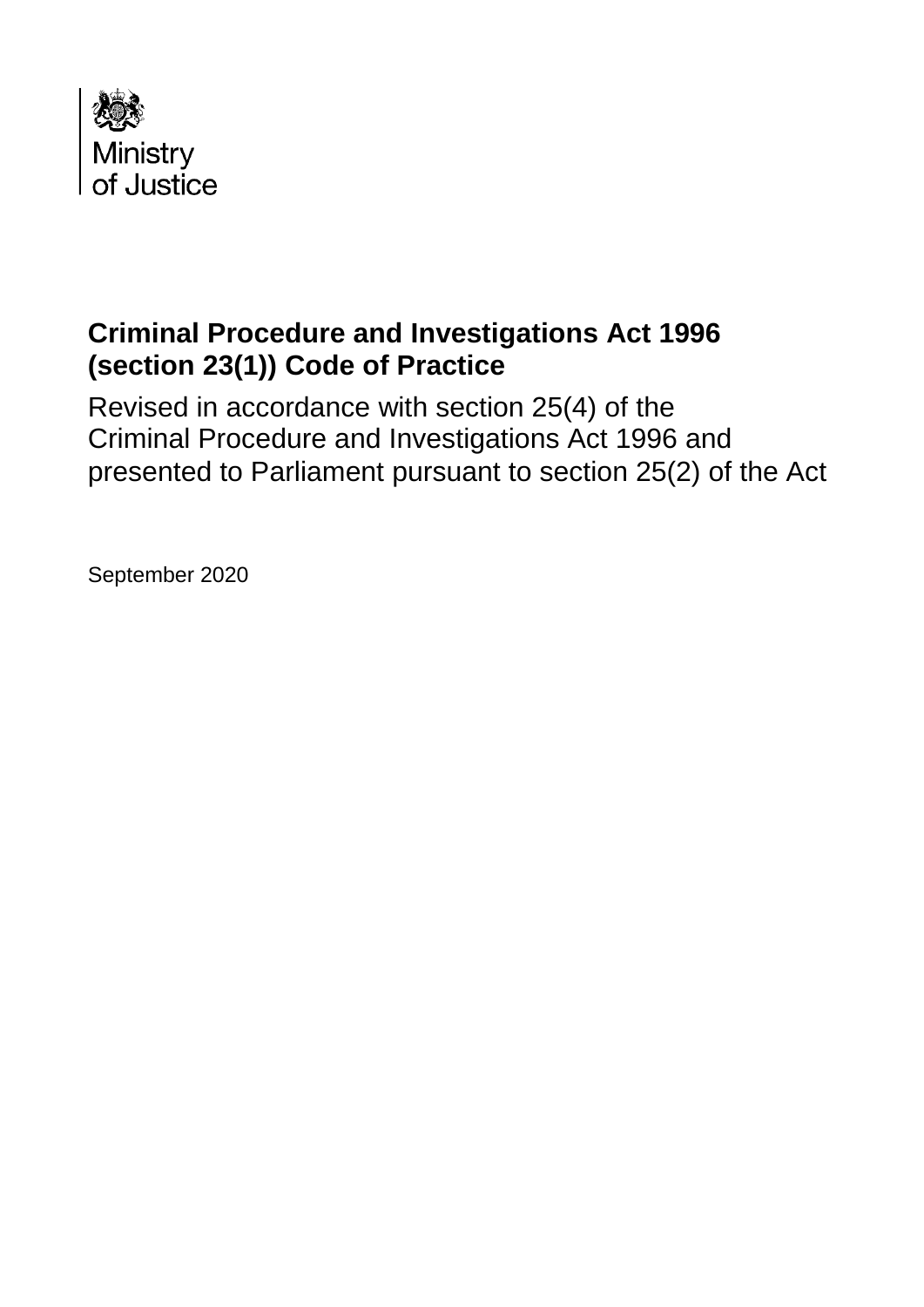

#### **© Crown copyright 2020**

This publication is licensed under the terms of the Open Government Licence v3.0 except where otherwise stated. To view this licence, visit [nationalarchives.gov.uk/doc/open](http://nationalarchives.gov.uk/doc/open-government-licence/version/3/)[government-licence/version/3](http://nationalarchives.gov.uk/doc/open-government-licence/version/3/)

Where we have identified any third party copyright information you will need to obtain permission from the copyright holders concerned.

This publication is available at [www.gov.uk/official-documents](http://www.gov.uk/official-documents)

Any enquiries regarding this publication should be sent to us at [humanrights@justice.gov.uk](mailto:humanrights@justice.gov.uk)

ISBN 978-1-5286-2131-1

CCS0920134148 09/20

Printed on paper containing 75% recycled fibre content minimum

Printed in the UK by the APS Group on behalf of the Controller of Her Majesty's Stationery **Office**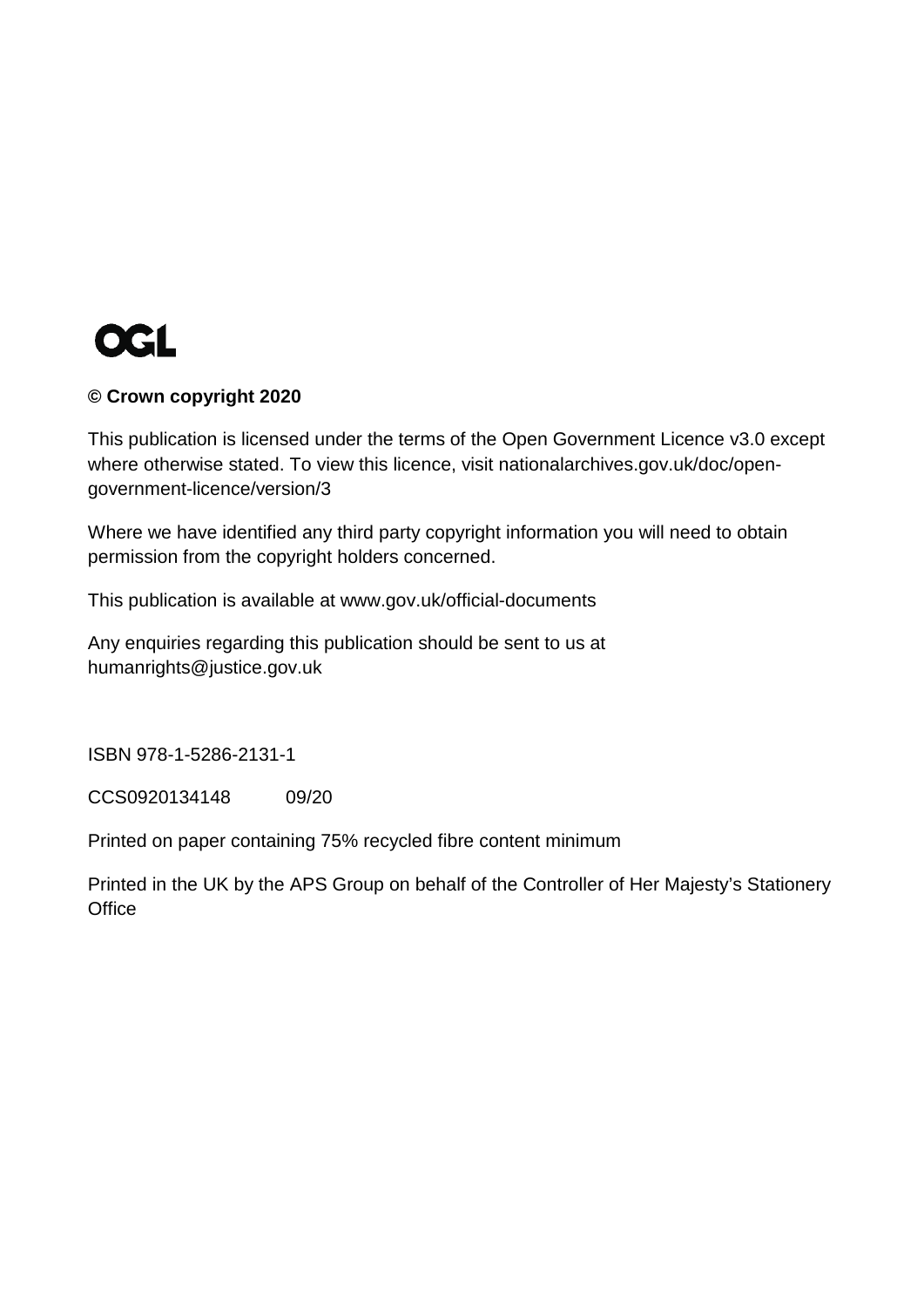## **Contents**

| <b>Preamble</b> |                                                     | 3                       |
|-----------------|-----------------------------------------------------|-------------------------|
| 1.              | <b>Introduction</b>                                 | 3                       |
| 2.              | <b>Definitions</b>                                  | $\overline{\mathbf{4}}$ |
| 3.              | <b>General responsibilities</b>                     | 5                       |
| 4.              | <b>Recording of information</b>                     | $\overline{7}$          |
| 5.              | <b>Retention of material</b>                        | $\overline{7}$          |
| (a)             | Duty to retain material                             | $\overline{7}$          |
| (b)             | Length of time for which material is to be retained | 9                       |
| 6.              | <b>Preparation of material for prosecutor</b>       | 10                      |
| (a)             | Schedules of unused material                        | 10                      |
| (b)             | Way in which material is to be listed on schedule   | 11                      |
| (c)             | Redaction of sensitive material                     | 12                      |
| 7.              | <b>Revelation of material to prosecutor</b>         | 14                      |
| 8.              | Subsequent action by disclosure officer             | 15                      |
| 9.              | <b>Certification by disclosure officer</b>          | 16                      |
| 10.             | Disclosure of material to accused                   | 16                      |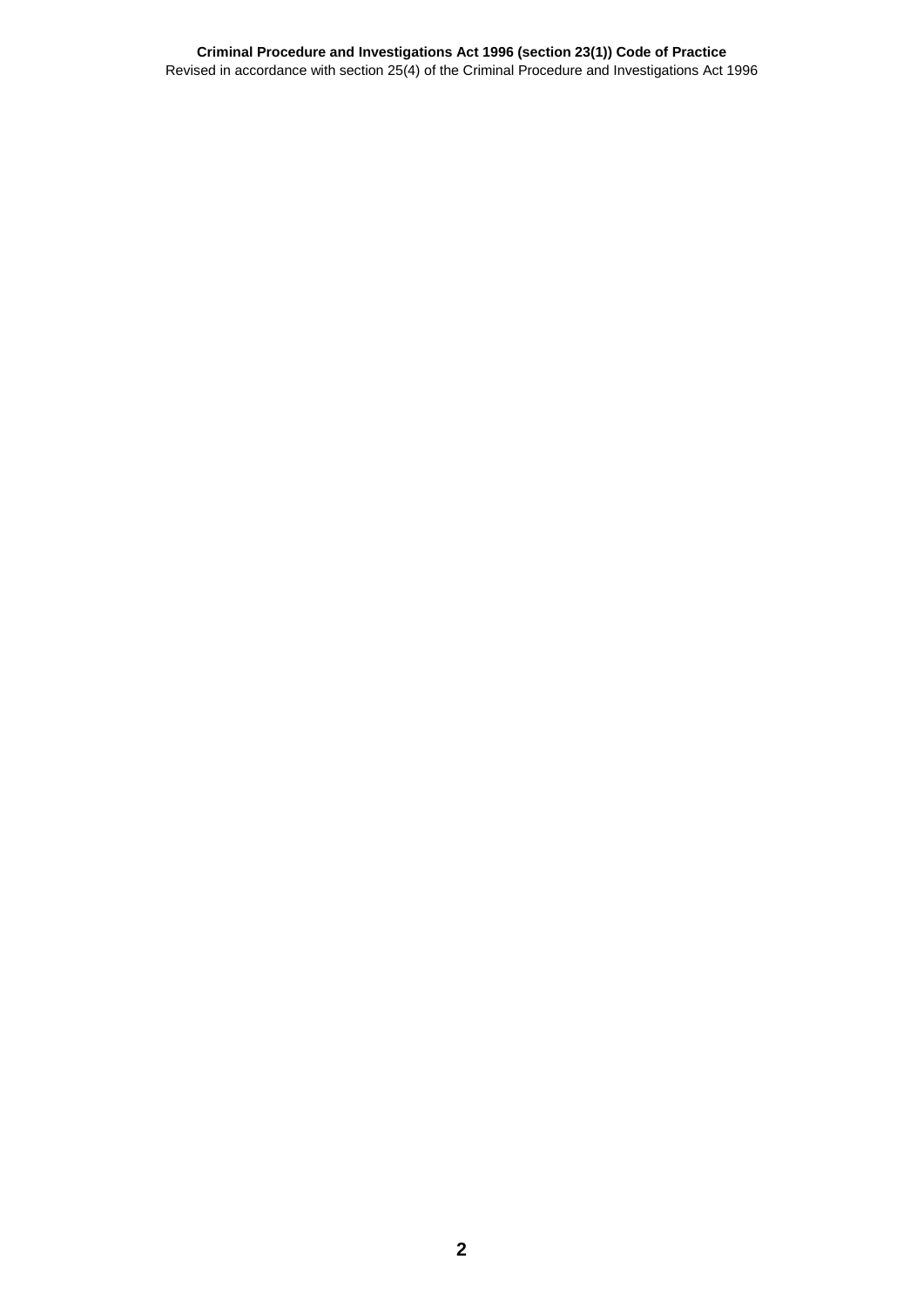## **Criminal Procedure and Investigations Act 1996 Code of Practice under Part II**

## <span id="page-5-0"></span>**Preamble**

This code of practice is issued under Part II of the Criminal Procedure and Investigations Act 1996 ('the Act'). It sets out the manner in which police officers are to record, retain and reveal to the prosecutor material obtained in a criminal investigation and which may be relevant to the investigation, and related matters.

## <span id="page-5-1"></span>**1. Introduction**

- 1.1 This code of practice applies in respect of criminal investigations conducted by police officers which begin on or after the day on which this code comes into effect. Persons other than police officers who are charged with the duty of conducting an investigation as defined in the Act are to have regard to the relevant provisions of the code, and should take these into account in applying their own operating procedures.
- 1.2 This code does not apply to persons who are not charged with the duty of conducting an investigation as defined in the Act.
- 1.3 Nothing in this code applies to material intercepted in obedience to a warrant issued under section 2 of the Interception of Communications Act 1985 or section 5 of the Regulation of Investigatory Powers Act 2000, or to any copy of that material as defined in section 10 of the 1985 Act or section 15 of the 2000 Act and by sections of the Investigatory Powers Act 2016.
- 1.4 This code extends only to England and Wales.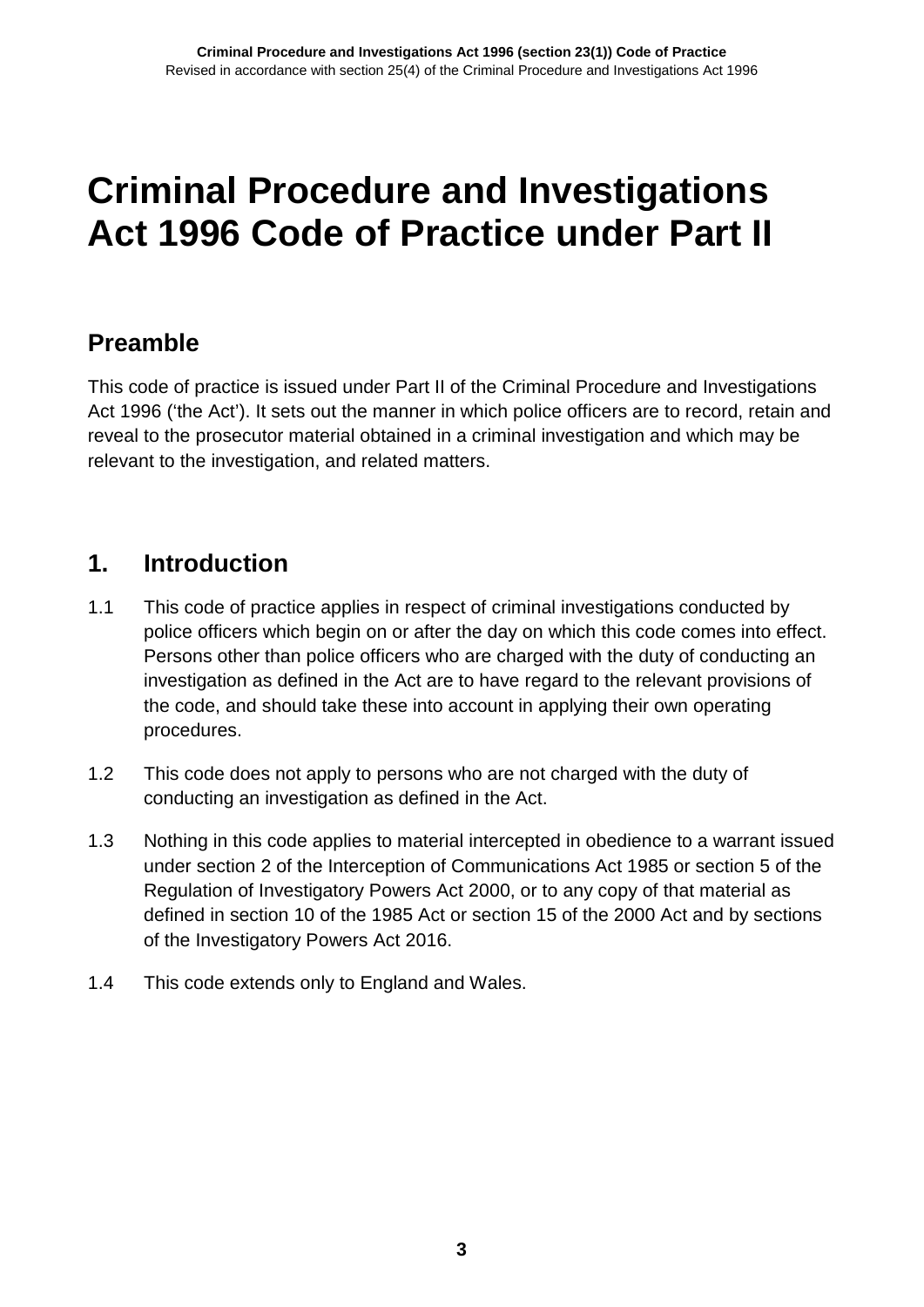## <span id="page-6-0"></span>**2. Definitions**

- 2.1 In this code:
	- 1. *a criminal investigation* is an investigation conducted by police officers with a view to it being ascertained whether a person should be charged with an offence, or whether a person charged with an offence is guilty of it. This will include:
		- investigations into crimes that have been committed;
		- investigations whose purpose is to ascertain whether a crime has been committed, with a view to the possible institution of criminal proceedings; and
		- investigations which begin in the belief that a crime may be committed, for example when the police keep premises or individuals under observation for a period of time, with a view to the possible institution of criminal proceedings;
	- 2. charging a person with an offence includes prosecution by way of summons or postal requisition;
	- 3. *an investigator* is any police officer involved in the conduct of a criminal investigation. All investigators have a responsibility for carrying out the duties imposed on them under this code, including in particular recording information, and retaining records of information and other material;
	- 4. the *officer in charge of an investigation* is the police officer responsible for directing a criminal investigation. They are also responsible for ensuring that proper procedures are in place for recording information, and retaining records of information and other material, in the investigation;
	- 5. the *disclosure officer* is the person responsible for examining material retained by the police during the investigation; revealing material to the prosecutor during the investigation and any criminal proceedings resulting from it, and certifying that they have done this; and disclosing material to the accused at the request of the prosecutor;
	- 6. the *prosecutor* is the authority responsible for the conduct, on behalf of the Crown, of criminal proceedings resulting from a specific criminal investigation;
	- 7. *material* is material of any kind, including information and objects, which is obtained or inspected in the course of a criminal investigation and which may be relevant to the investigation. This includes not only material coming into the possession of the investigator (such as documents seized in the course of searching premises) but also material generated by them (such as interview records);
	- 8. material may be *relevant to an investigation* if it appears to an investigator, or to the officer in charge of an investigation, or to the disclosure officer, that it has some bearing on any offence under investigation or any person being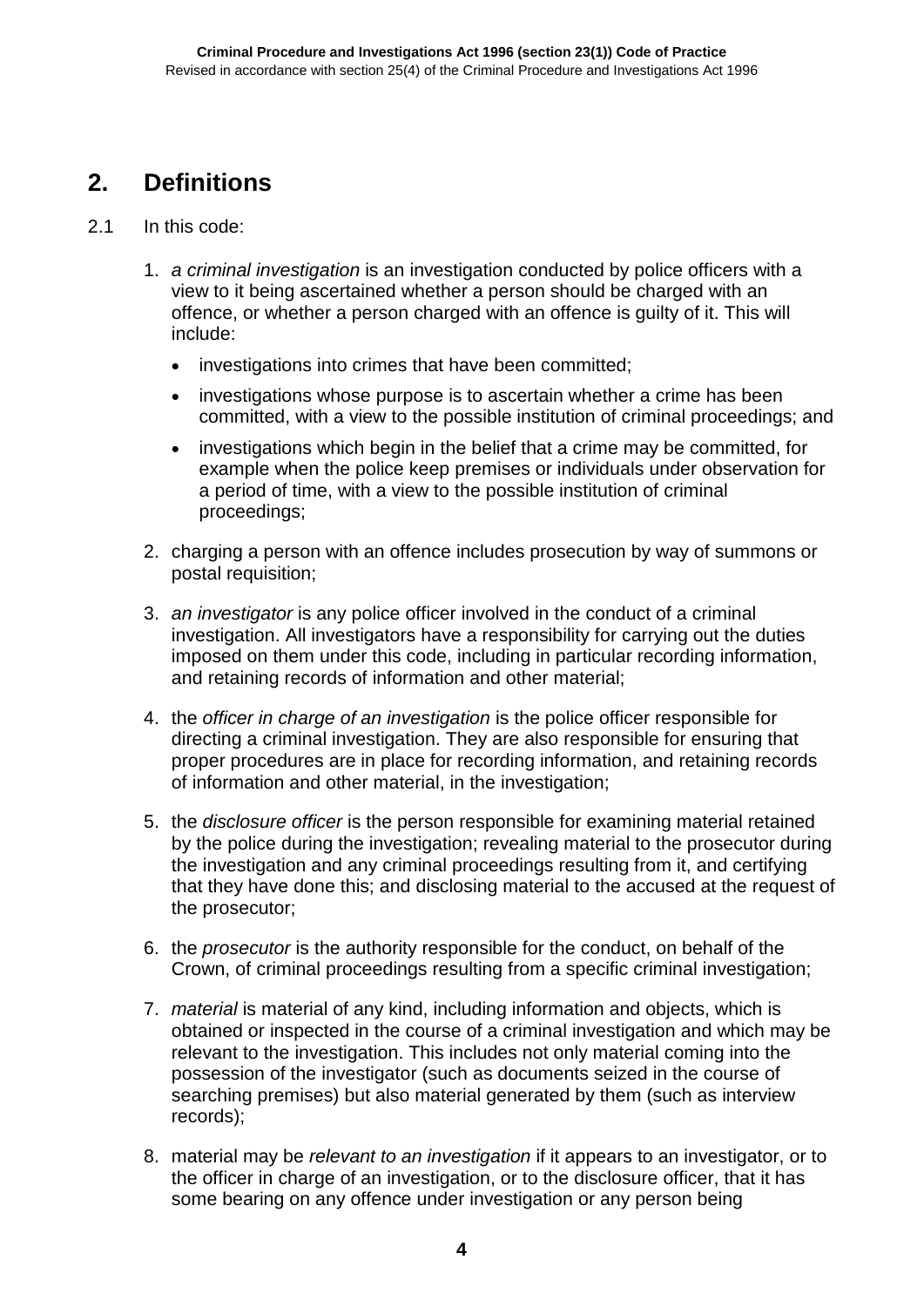investigated, or on the surrounding circumstances of the case, unless it is incapable of having any impact on the case;

- 9. *sensitive material* is material, the disclosure of which the disclosure officer believes would give rise to a real risk of serious prejudice to an important public interest;
- 10.references to *prosecution disclosure* are to the duty of the prosecutor under sections 3 and 7A of the Act to disclose material which is in their possession or which they have inspected in pursuance of this code, and which might reasonably be considered capable of undermining the case against the accused, or of assisting the case for the accused;
- 11.references to the disclosure of material to a person accused of an offence include references to the disclosure of material to their legal representative;
- 12.references to police officers and to the chief officer of police include those employed in a police force as defined in section 3(3) of the Prosecution of Offences Act 1985.

### <span id="page-7-0"></span>**3. General responsibilities**

- 3.1 The functions of the investigator, the officer in charge of an investigation and the disclosure officer are separate. Whether they are undertaken by one, two or more persons will depend on the complexity of the case and the administrative arrangements within each police force. Where they are undertaken by more than one person, close consultation between them is essential to the effective performance of the duties imposed by this code.
- 3.2 In any criminal investigation, one or more deputy disclosure officers may be appointed to assist the disclosure officer, and a deputy disclosure officer may perform any function of a disclosure officer as defined in paragraph 2.1.
- 3.3 The chief officer of police for each police force is responsible for putting in place arrangements to ensure that in every investigation the identity of the officer in charge of an investigation and the disclosure officer is recorded. The chief officer of police for each police force shall ensure that disclosure officers and deputy disclosure officers have sufficient skills and authority, commensurate with the complexity of the investigation, to discharge their functions effectively. An individual must not be appointed as disclosure officer, or continue in that role, if that is likely to result in a conflict of interest, for instance, if the disclosure officer is the victim of the alleged crime which is the subject of the investigation. The advice of a more senior officer must always be sought if there is doubt as to whether a conflict of interest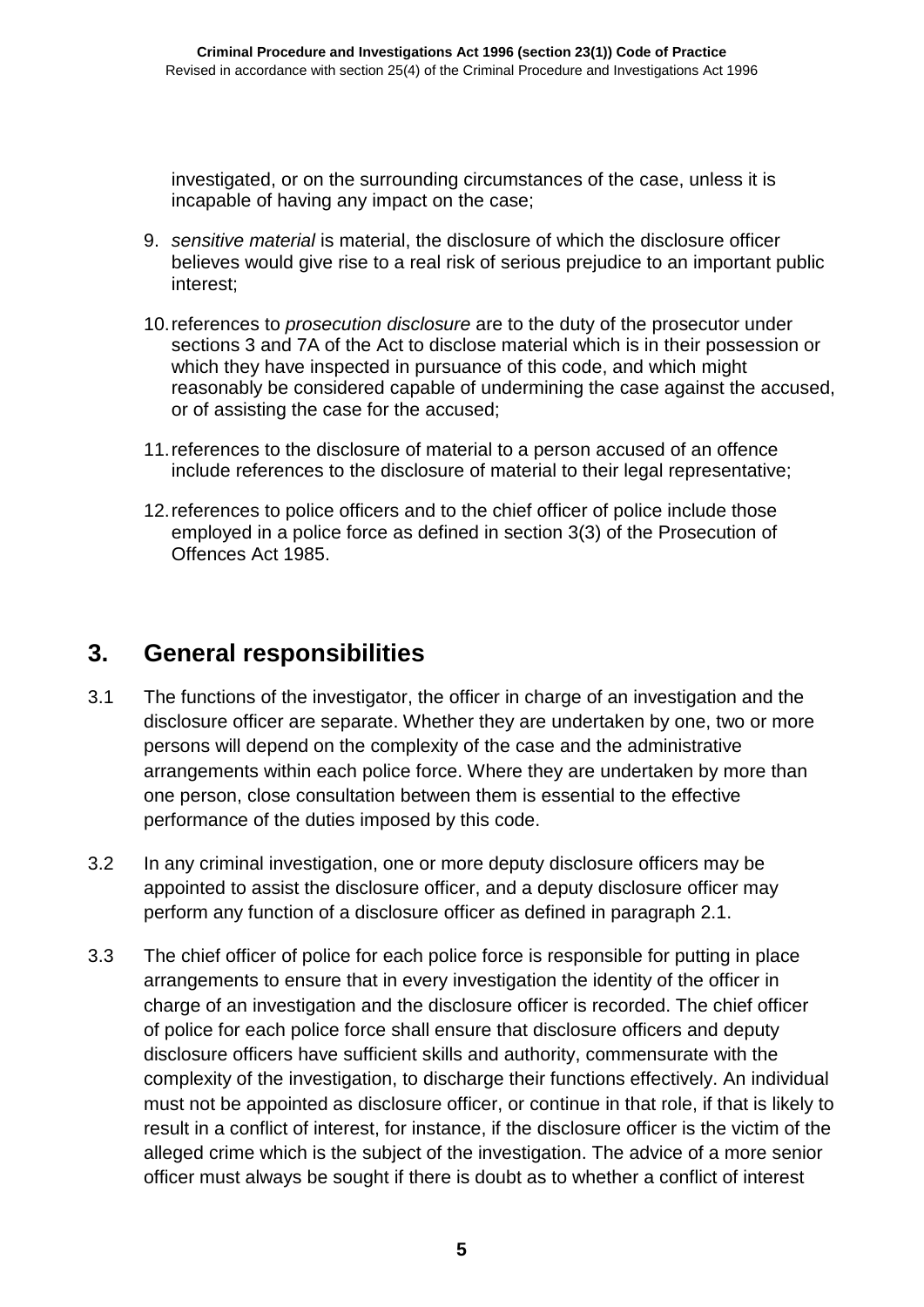precludes an individual acting as disclosure officer. If thereafter the doubt remains, the advice of a prosecutor should be sought.

- 3.4 The officer in charge of an investigation may delegate tasks to another investigator, to civilians employed by the police force, or to other persons participating in the investigation under arrangements for joint investigations, but they remain responsible for ensuring that these have been carried out and for accounting for any general policies followed in the investigation. In particular, it is an essential part of their duties to ensure that all material which may be relevant to an investigation is retained, and either made available to the disclosure officer or (in exceptional circumstances) revealed directly to the prosecutor.
- 3.5 In conducting an investigation, the investigator should pursue all reasonable lines of inquiry, whether these point towards or away from the suspect. What is reasonable in each case will depend on the particular circumstances. It is a matter for the investigator, with the assistance of the prosecutor if required, to decide what constitutes a reasonable line of inquiry in each case.
- 3.6 If the officer in charge of an investigation believes that other persons may be in possession of material that may be relevant to the investigation, and if this has not been obtained under paragraph 3.5 above, they should ask the disclosure officer to inform them of the existence of the investigation and to invite them to retain the material in case they receive a request for its disclosure. The disclosure officer should inform the prosecutor that they may have such material. However, the officer in charge of an investigation is not required to make speculative enquiries of other persons; there must be some reason to believe that they may have relevant material. That reason may come from information provided to the police by the accused or from other inquiries made or from some other source.
- 3.7 If, during a criminal investigation, the officer in charge of an investigation or disclosure officer for any reason no longer has responsibility for the functions falling to them, either their supervisor or the police officer in charge of criminal investigations for the police force concerned must assign someone else to assume that responsibility. That person's identity must be recorded, as with those initially responsible for these functions in each investigation.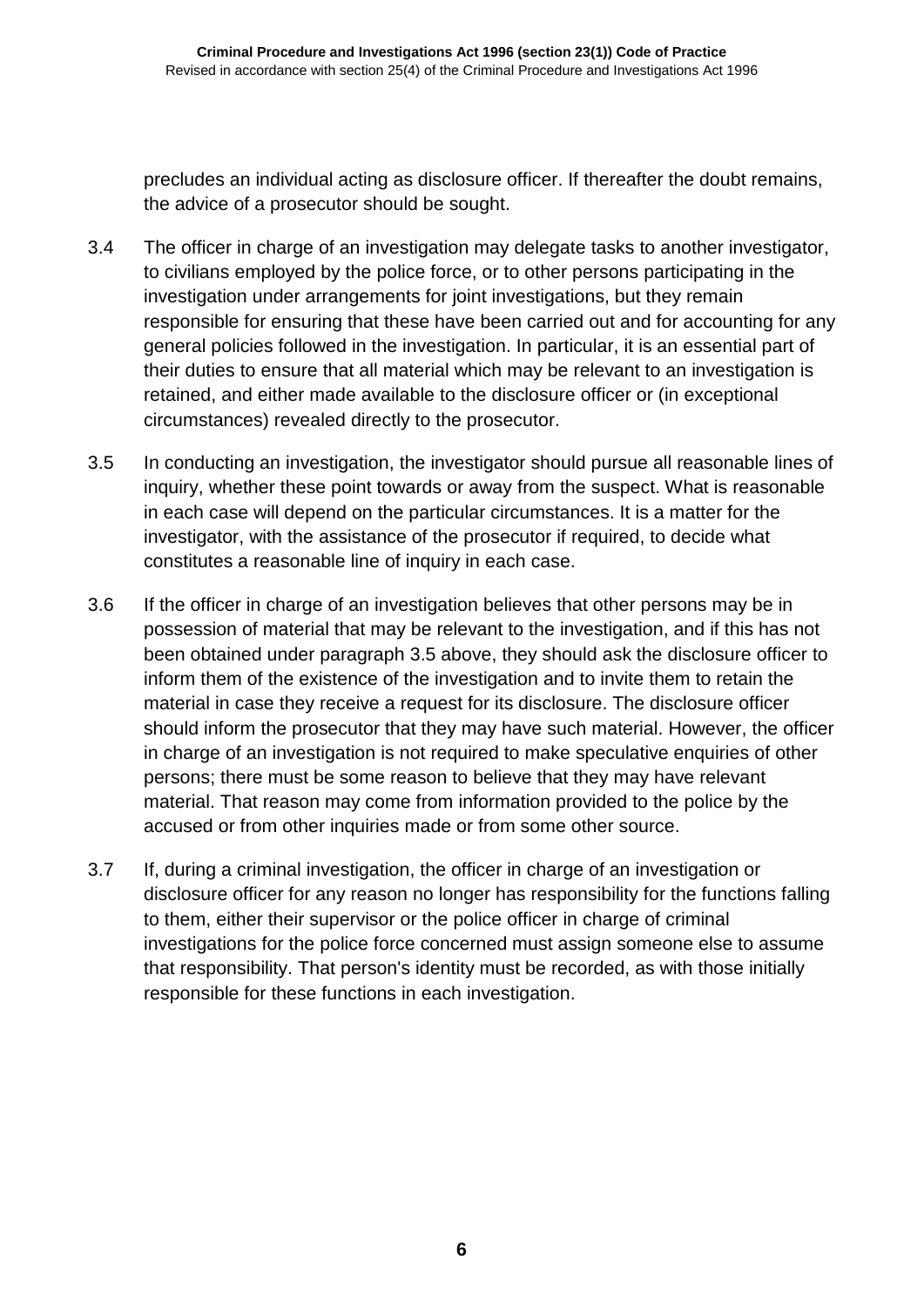## <span id="page-9-0"></span>**4. Recording of information**

- 4.1 If material which may be relevant to the investigation consists of information which is not recorded in any form, the officer in charge of an investigation must ensure that it is recorded in a durable or retrievable form.
- 4.2 Where it is not practicable to retain the initial record of information because it forms part of a larger record which is to be destroyed, its contents should be transferred as a true record to a durable and more easily-stored form before that happens.
- 4.3 Negative information is often relevant to an investigation. If it may be relevant it must be recorded. An example might be a number of people present in a particular place at a particular time who state that they saw nothing unusual.
- 4.4 Where information which may be relevant is obtained, it must be recorded at the time it is obtained or as soon as practicable after that time. This includes, for example, information obtained in house-to-house enquiries, although the requirement to record information promptly does not require an investigator to take a statement from a potential witness where it would not otherwise be taken.

## <span id="page-9-1"></span>**5. Retention of material**

#### <span id="page-9-2"></span>**(a) Duty to retain material**

- 5.1 The investigator must retain material obtained in a criminal investigation which may be relevant to the investigation. Material may be photographed, video-recorded, captured digitally or otherwise retained in the form of a copy rather than the original at any time, if the original is perishable; the original was supplied to the investigator rather than generated by them and is to be returned to its owner; or the retention of a copy rather than the original is reasonable in all the circumstances.
- 5.2 Where material has been seized in the exercise of the powers of seizure conferred by the Police and Criminal Evidence Act 1984, the duty to retain it under this code is subject to the provisions on the retention of seized material in section 22 of that Act.
- 5.3 If the officer in charge of an investigation becomes aware as a result of developments in the case that material previously examined but not retained (because it was not thought to be relevant) may now be relevant to the investigation, they should, wherever practicable, take steps to obtain it or ensure that it is retained for further inspection or for production in court if required.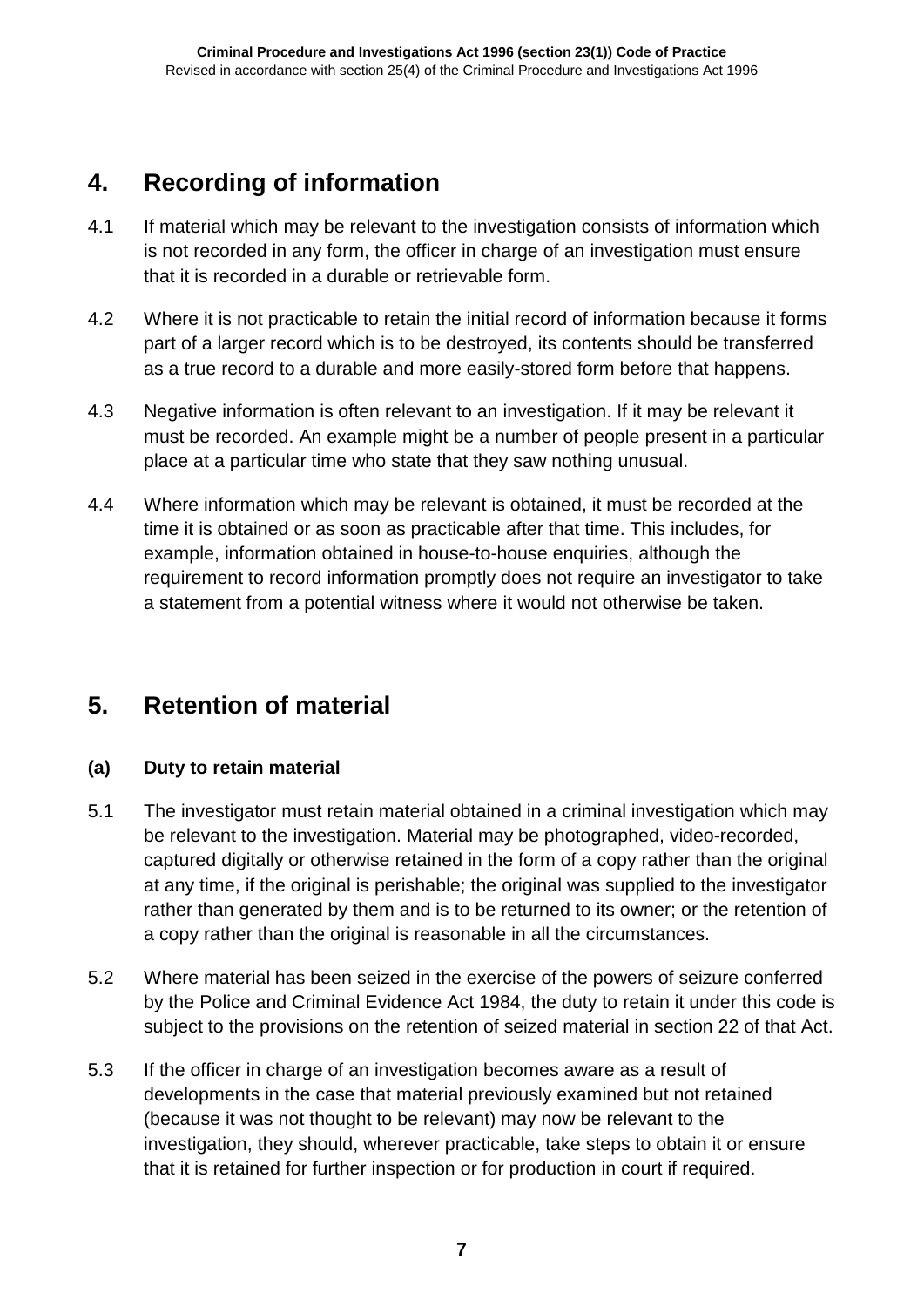- 5.4 The duty to retain material includes in particular the duty to retain material falling into the following categories:
	- Records which are derived from tapes or recordings of telephone messages (for example, 999 calls) containing descriptions of an alleged offence or offender;
	- Any incident logs relating to the allegation;
	- Contemporaneous records of the incident, such as:
		- crime reports and crime report forms;
		- an investigation log;
		- any record or note made by an investigator (including police notebook entries and other handwritten notes) on which they later make a statement or which relates to contact with suspects, victims or witnesses;
		- an account of an incident or information relevant to an incident noted by an investigator in manuscript or electronically;
		- records of actions carried out by officers (such as house-to-house interviews, CCTV or forensic enquiries) noted by a police officer in manuscript or electronically;
		- CCTV footage, or other imagery, of the incident in action;
	- The defendant's custody record or voluntary attendance record;
	- Any previous accounts made by a complainant or any other witnesses;
	- Interview records (written records, or audio or video tapes, of interviews with actual or potential witnesses or suspects);
	- Any material casting doubt on the reliability of a witness e.g. relevant previous convictions and relevant cautions of any prosecution witnesses and any coaccused;
	- Final versions of witness statements (and draft versions where their content differs from the final version), including any exhibits mentioned (unless these have been returned to their owner on the understanding that they will be produced in court if required);
	- Material relating to other suspects in the investigation;
	- Communications between the police and experts such as forensic scientists, reports of work carried out by experts, and schedules of scientific material prepared by the expert for the investigator, for the purposes of criminal proceedings;
	- Records of the first description of a suspect by each potential witness who purports to identify or describe the suspect, whether or not the description differs from that of subsequent descriptions by that or other witnesses.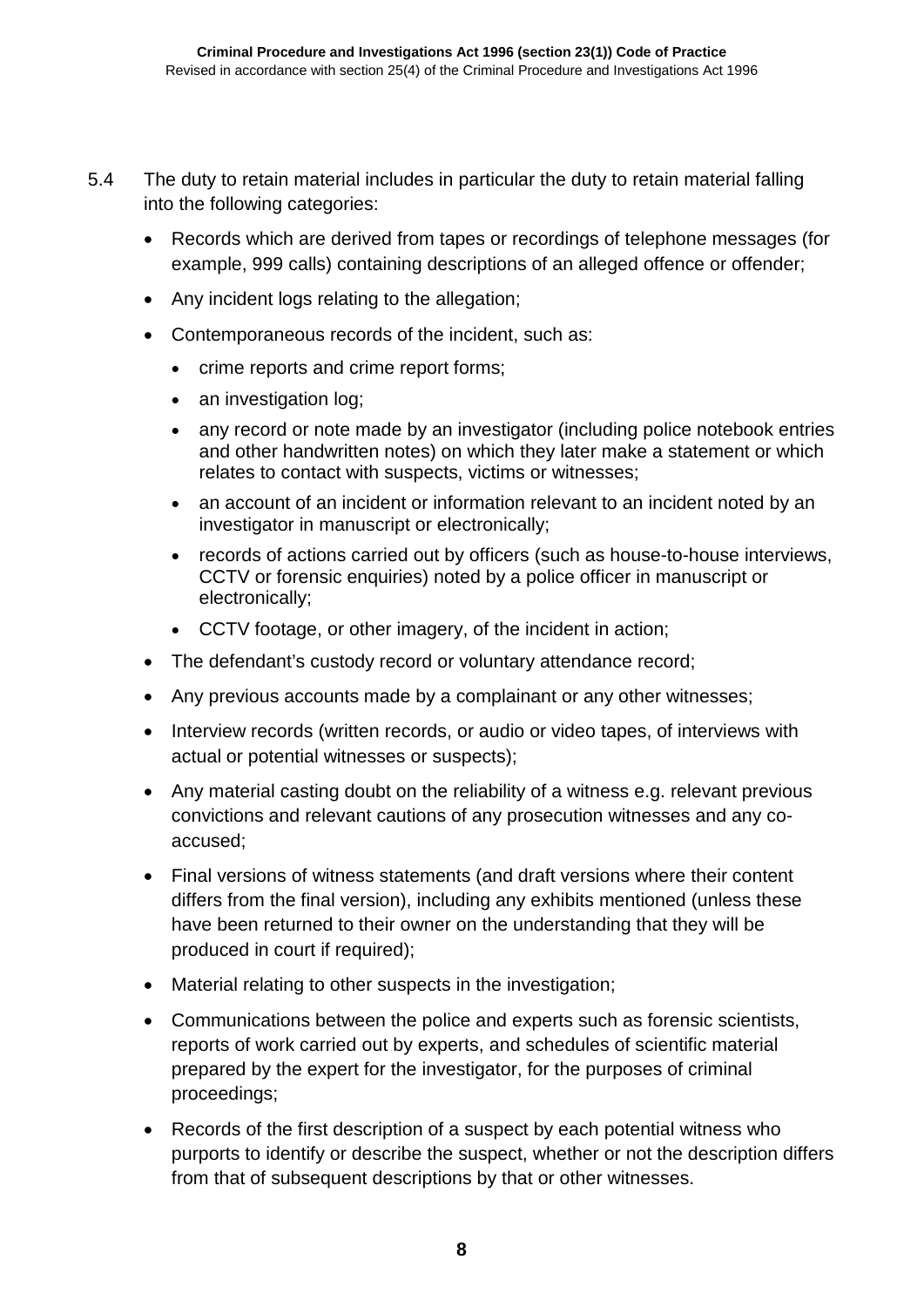- 5.5 The duty to retain material where it may be relevant to the investigation also includes in particular the duty to retain any material which may satisfy the test for prosecution disclosure in the Act, such as:
	- information provided by an accused person which indicates an explanation for the offence with which they have been charged;
	- any material casting doubt on the reliability of a confession;
	- any material casting doubt on the reliability of a prosecution witness.
- 5.6 The duty to retain material falling into these categories does not extend to items which are purely ancillary to such material and possess no independent significance (for example, duplicate copies of records or reports).

#### <span id="page-11-0"></span>**(b) Length of time for which material is to be retained**

- 5.7 All material which may be relevant to the investigation must be retained until a decision is taken whether to institute proceedings against a person for an offence.
- 5.8 If a criminal investigation results in proceedings being instituted, all material which may be relevant must be retained at least until the accused is acquitted or convicted or the prosecutor decides not to proceed with the case.
- 5.9 Where the accused is convicted, all material which may be relevant must be retained at least until:
	- the convicted person is released from custody, or discharged from hospital, in cases where the court imposes a custodial sentence or a hospital order;
	- six months from the date of conviction, in all other cases.

If the court imposes a custodial sentence or hospital order and the convicted person is released from custody or discharged from hospital earlier than six months from the date of conviction, all material which may be relevant must be retained at least until six months from the date of conviction.

5.10 If an appeal against conviction is in progress when the release or discharge occurs, or at the end of the period of six months specified in paragraph 5.9, all material which may be relevant must be retained until the appeal is determined. Similarly, if the Criminal Cases Review Commission is considering an application at that point in time, all material which may be relevant must be retained at least until the Commission decides not to refer the case to the Court.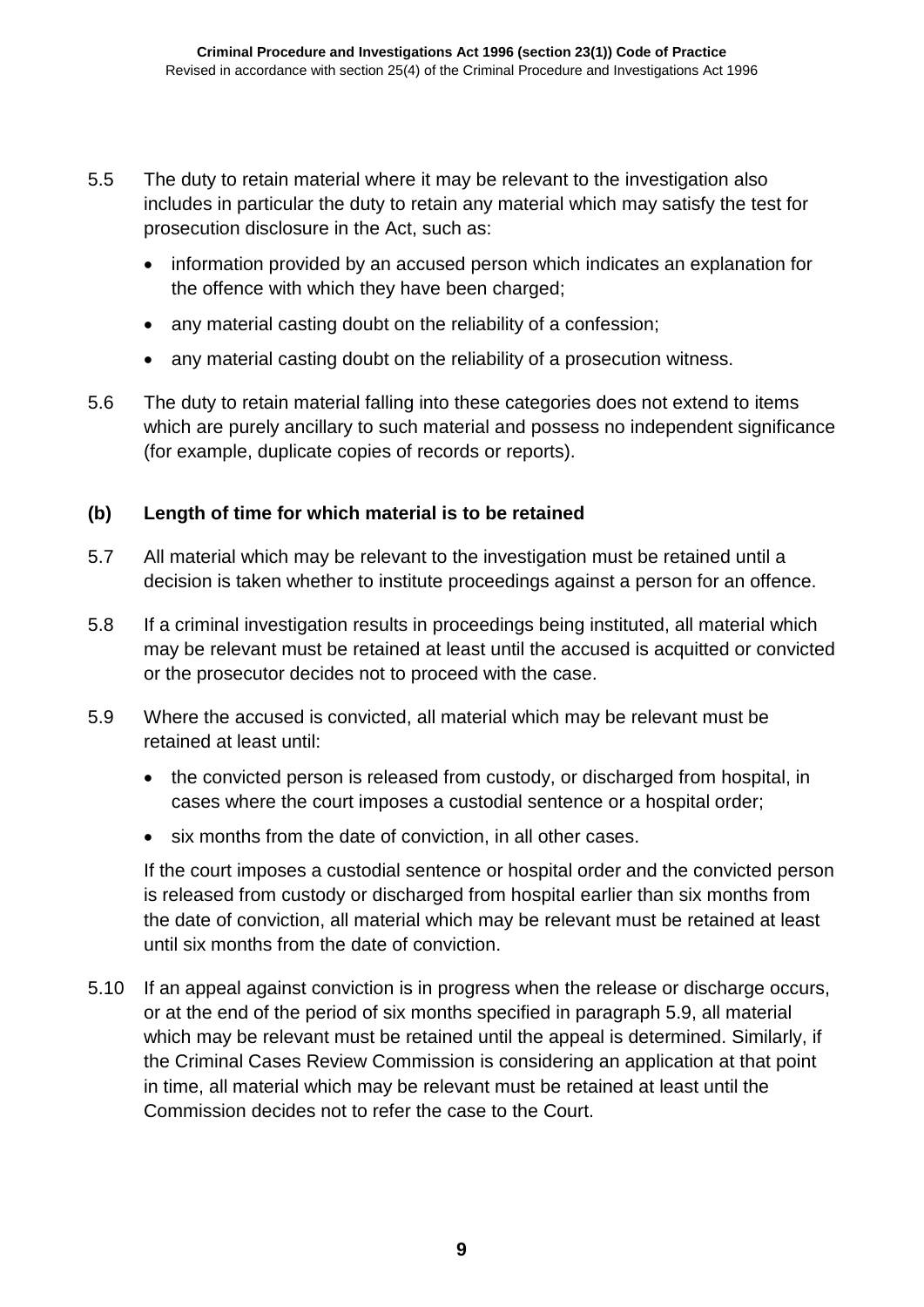## <span id="page-12-0"></span>**6. Preparation of material for prosecutor**

#### <span id="page-12-1"></span>**(a) Schedules of unused material**

- 6.1 The officer in charge of the investigation, the disclosure officer or an investigator may seek advice from the prosecutor about whether any particular item of material may be relevant to the investigation.
- 6.2 Material which may be relevant to an investigation and has been retained in accordance with this code, and which the disclosure officer believes will not form part of the prosecution case, must be listed on the appropriate schedule of unused material.
- 6.3 The disclosure officer must ensure that the appropriate schedule of unused material is prepared in the following circumstances:
	- the accused is charged with an offence which is triable only on indictment;
	- the accused is charged with an offence which is triable either way, and it is considered that the case is likely to be tried on indictment;
	- the accused is charged with an either-way offence that is likely to remain in the magistrates' court, and it is considered that they are likely to plead not guilty;
	- the accused is charged with a summary offence and it is considered that they are likely to plead not guilty.
- 6.4 Where, however, the accused is charged with a summary offence or an either-way offence, and it is considered that they are likely to plead guilty (e.g. because they have admitted the offence), a schedule is *not* required unless a not guilty plea is subsequently entered or indicated.
- 6.5 Irrespective of the anticipated plea, the Common Law test for disclosure requires material to be disclosed if there is material known to the disclosure officer that might assist the defence with the early preparation of their case or at a bail hearing (for example, a key prosecution witness has relevant previous convictions or a witness has withdrawn their statement). A note must be made on the case summary for the prosecutor of any such material, which must be revealed to the prosecutor who will review it and consider whether it is disclosable. Where there is no such material, a certificate to that effect must be completed.
- 6.6 Material in the following list (which where it exists will have been retained or recorded in accordance with paragraph 5.4) is likely to include information which meets the test for prosecution disclosure. This material must therefore, subject to the exception at 6.4 above, be scheduled and provided to the prosecutor. In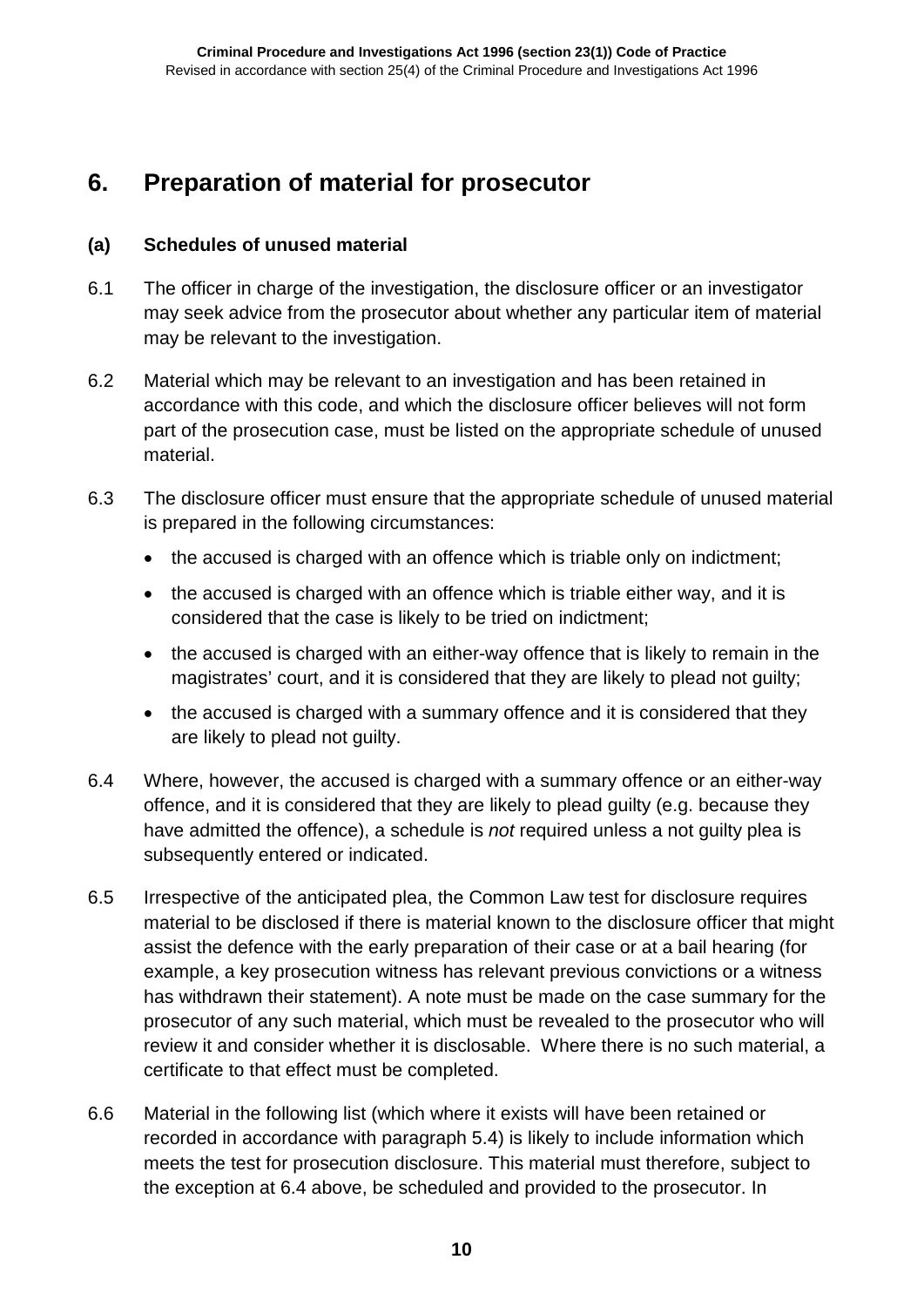reviewing this material, disclosure officers and prosecutors are to start with a presumption that it is likely to meet the disclosure test, although the material will need to be carefully considered and the disclosure test applied before a decision is made:

- a) records which are derived from tapes or recordings of telephone messages (for example 999 calls) containing descriptions of an alleged offence or offender;
- b) any incident logs relating to the allegation;
- c) contemporaneous records of the incident, such as:
	- crime reports and crime report forms;
	- an investigation log;
	- any record or note made by an investigator (including police notebook entries and other handwritten notes) on which they later make a statement or which relates to contact with suspects, victims or witnesses;
	- an account of an incident or information relevant to an incident noted by an investigator in manuscript or electronically;
	- records of actions carried out by officers (such as house-to-house interviews, CCTV or forensic enquiries) noted by a police officer in manuscript or electronically;
	- CCTV footage, or other imagery, of the incident in action;
- d) the defendant's custody record or voluntary attendance record;
- e) any previous accounts made by a complainant or by any other witnesses;
- f) interview records (written records, or audio or video tapes, of interviews with actual or potential witnesses or suspects);
- g) any material casting doubt on the reliability of a witness e. g. relevant previous convictions and relevant cautions of any prosecution witnesses and any coaccused.

This material must be listed on the schedule by the disclosure officer in addition to all other material which may be relevant to an investigation; it is likely that some of this material will need to be redacted (see 6.12).

#### <span id="page-13-0"></span>**(b) Way in which material is to be listed on schedule**

6.7 Material which the disclosure officer does not believe is sensitive must be listed on a schedule of non-sensitive material, which must include a statement that the disclosure officer does not believe the material is sensitive. Where there is sensitive unused material, see para 6.13 below.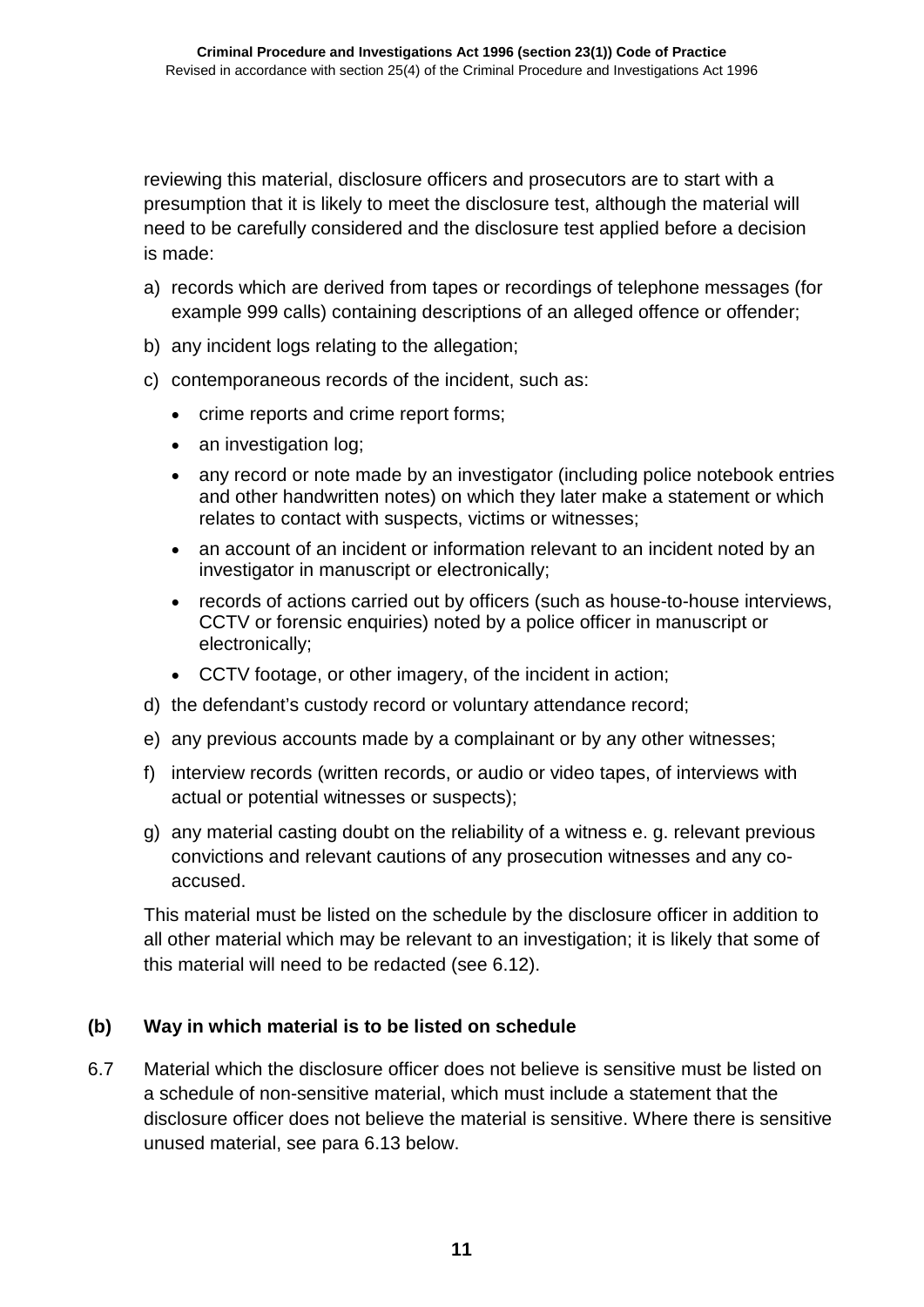- 6.8 The disclosure officer should ensure, subject to paras 6.10-6.11 below, that each item of material is listed separately on the schedule, and is numbered consecutively (which may include numbering by volume and sub-volume).
- 6.9 The description of each item should make clear the nature of the item and should contain sufficient detail to enable the prosecutor to decide whether they need to inspect the material before deciding whether or not it should be disclosed.
- 6.10 In some investigations it may be disproportionate to list each item of material separately. These may be listed in a block or blocks and described by quantity and generic title.
- 6.11 Even if some material is listed in a block, the disclosure officer must ensure that any items among that material which might satisfy the test for prosecution disclosure are listed and described individually.

#### <span id="page-14-0"></span>**(c) Redaction of sensitive material**

- 6.12 The disclosure officer should redact any sensitive information contained in material that is likely to satisfy the test for prosecution disclosure. The disclosure officer should also redact any personal, confidential information in material that is to be disclosed. Such could include a person's date of birth, address, email address and phone number*.*
- 6.13 Any material which is believed to be sensitive must be listed on a schedule of sensitive material. If there is no sensitive material, the disclosure officer must record this fact on a schedule of sensitive material, or otherwise so indicate.
- 6.14 Subject to paragraph 6.15 below, the disclosure officer must list on a sensitive schedule any material the disclosure of which they believe would give rise to a real risk of serious prejudice to an important public interest, and the reason for that belief. The schedule must include a statement that the disclosure officer believes the material is sensitive. Depending on the circumstances, examples of such material may include the following, among others:
	- material relating to national security;
	- material received from the intelligence and security agencies;
	- material relating to intelligence from foreign sources which reveals sensitive intelligence gathering methods;
	- material given in confidence;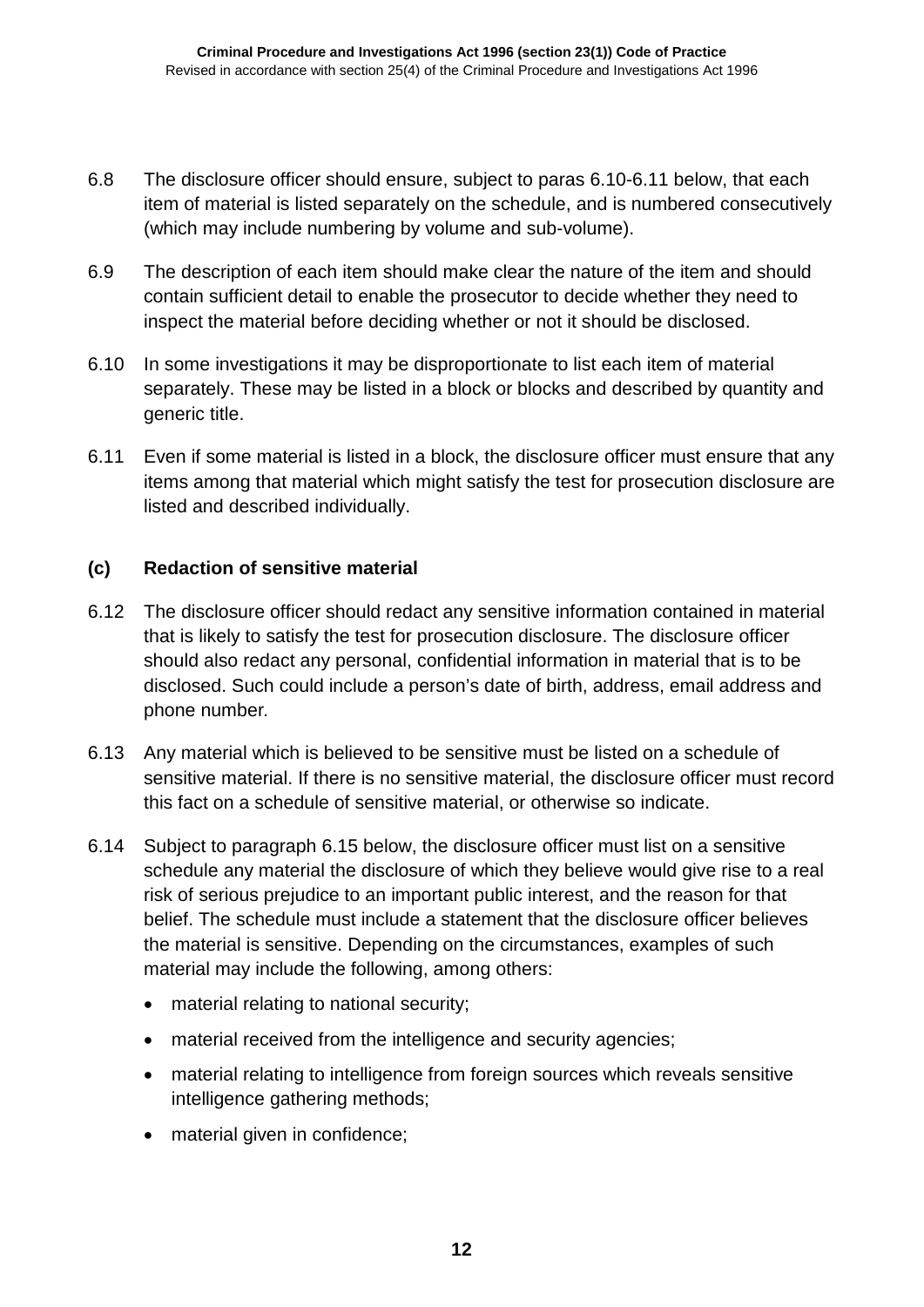- material relating to the identity or activities of informants, or undercover police officers, or witnesses, or other persons supplying information to the police who may be in danger if their identities are revealed;
- material revealing the location of any premises or other place used for police surveillance, or the identity of any person allowing a police officer to use them for surveillance;
- material revealing, either directly or indirectly, techniques and methods relied upon by a police officer in the course of a criminal investigation, for example covert surveillance techniques, or other methods of detecting crime;
- material whose disclosure might facilitate the commission of other offences or hinder the prevention and detection of crime;
- material upon the strength of which search warrants were obtained;
- material containing details of persons taking part in identification parades;
- material supplied to an investigator during a criminal investigation which has been generated by an official of a body concerned with the regulation or supervision of bodies corporate or of persons engaged in financial activities, or which has been generated by a person retained by such a body;
- material supplied to an investigator during a criminal investigation which relates to a child or young person and which has been generated by a local authority social services department, an Area Child Protection Committee or other party contacted by an investigator during the investigation;
- material relating to the private life of a witness.
- 6.15 In exceptional circumstances, where an investigator considers that material is so sensitive that its revelation to the prosecutor by means of an entry on the sensitive schedule is inappropriate, the existence of the material must be revealed to the prosecutor separately. This will apply only where compromising the material would be likely to lead directly to the loss of life, or directly threaten national security.
- 6.16 In such circumstances, the responsibility for informing the prosecutor lies with the investigator who knows the detail of the sensitive material. The investigator should act as soon as is reasonably practicable after the file containing the prosecution case is sent to the prosecutor. The investigator must also ensure that the prosecutor is able to inspect the material so that they can assess whether it is disclosable and, if so, whether it needs to be brought before a court for a ruling on disclosure.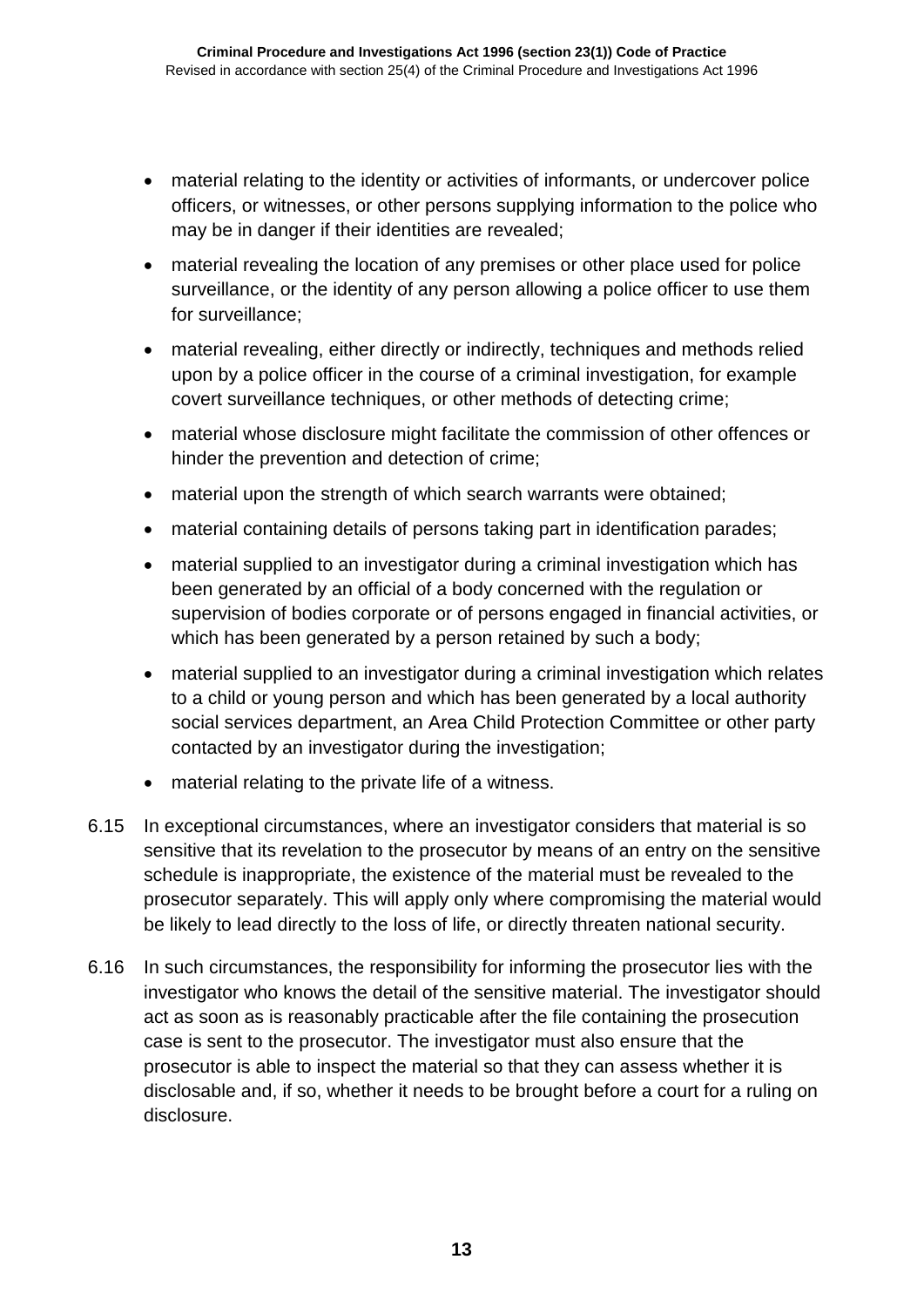## <span id="page-16-0"></span>**7. Revelation of material to prosecutor**

- 7.1 Where cases have been charged on the Full Code Test and it is anticipated that the defendant will plead not guilty, the disclosure officer should provide the schedules concerning unused material to the prosecutor at the same time as submitting the case file.
- 7.2 In all other cases the disclosure officer must provide the schedules as soon as possible after a not guilty plea has been either indicated or entered.
- 7.3 The disclosure officer should draw the attention of the prosecutor to any material an investigator has retained (including material to which paragraph 6.15 applies) which it is considered may satisfy the test for prosecution disclosure in the Act, explaining the reasons for coming to that view.
- 7.4 The disclosure officer must give the prosecutor a copy of any such material (unless it has already been supplied as part of the file containing the material for the prosecution case), together with any material which falls into the following categories:
	- information provided by an accused person which indicates an explanation for the offence with which they has been charged;
	- any material casting doubt on the reliability of a confession;
	- any material casting doubt on the reliability of a prosecution witness.
- 7.5 The disclosure officer must give the prosecutor a copy of any material which has been scheduled in accordance with paragraph 6.6, indicating whether it is, or is not, considered to satisfy the test for prosecution disclosure, and in either case explaining the reasons for coming to that view.
- 7.6 The disclosure officer must comply with a request from the prosecutor to be allowed to inspect material which has not already been copied to them. If the prosecutor asks to be provided with a copy of such material it should be provided, except where (having consulted the officer in charge of the investigation) the disclosure officer believes that the material is too sensitive to be copied and can only be inspected.
- 7.7 If material consists of information which is recorded other than in writing, whether it should be given to the prosecutor in its original form as a whole, or by way of relevant extracts recorded in the same form, or in the form of a transcript, is a matter for agreement between the disclosure officer and the prosecutor.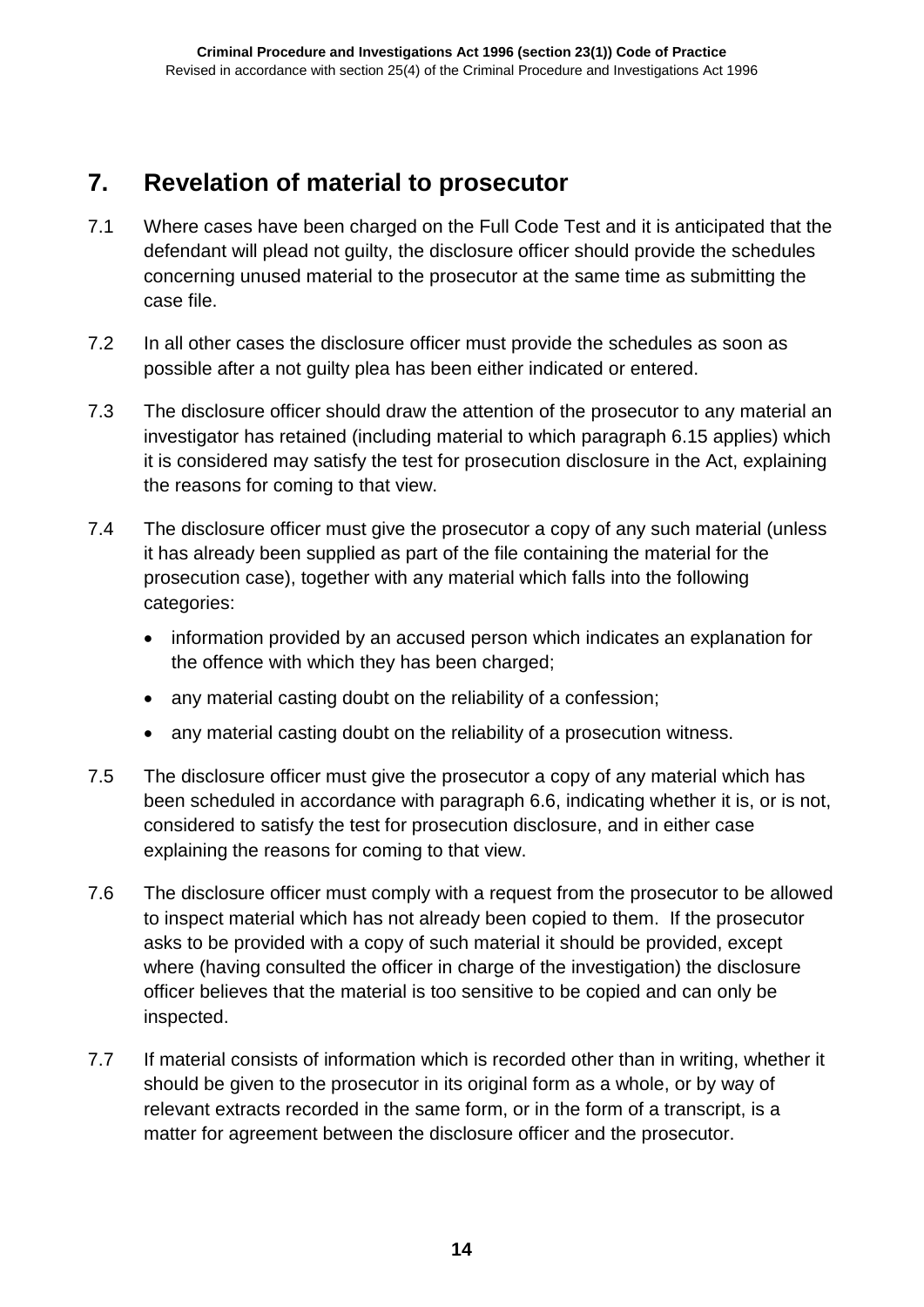## <span id="page-17-0"></span>**8. Subsequent action by disclosure officer**

- 8.1 At the time when a schedule of non-sensitive material is prepared, the disclosure officer may not know exactly what material will form the case against the accused. In addition, the prosecutor may not have given advice about the likely relevance of particular items of material. Once these matters have been determined, the disclosure officer must give the prosecutor, where necessary, an amended schedule listing any additional material:
	- which may be relevant to the investigation,
	- which does not form part of the case against the accused,
	- which is not already listed on the schedule, and
	- which they believe is not sensitive,

unless they are informed in writing by the prosecutor that the prosecutor intends to disclose the material to the defence.

- 8.2 Section 7A of the Act imposes a continuing duty on the prosecutor, for the duration of criminal proceedings against the accused, to disclose material which satisfies the test for disclosure (subject to public interest considerations). To enable this to be done, any new material coming to light should be treated in the same way as the earlier material.
- 8.3 In particular, after a defence statement has been given, or details of the issues in dispute have been recorded on the Preparation for Effective Trial form or the Plea and Trial Preparation Hearing form, the disclosure officer must look again at the material which has been retained and must draw the attention of the prosecutor to any material which might reasonably be considered capable of undermining the case for the prosecution against the accused or of assisting the case for the accused; and must reveal it to them in accordance with paragraphs 7.4 and 7.5 above.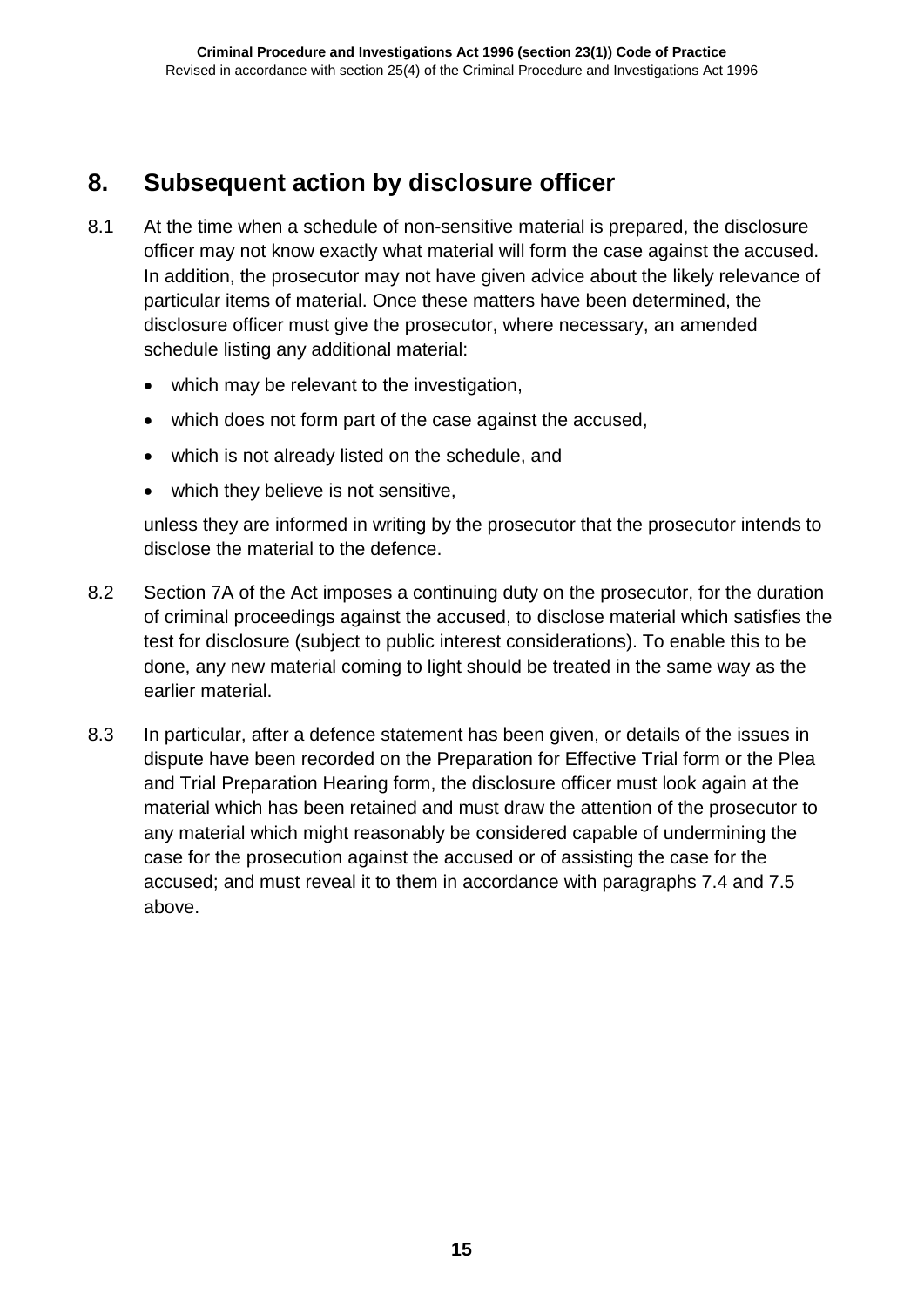## <span id="page-18-0"></span>**9. Certification by disclosure officer**

9.1 The disclosure officer must certify to the prosecutor that, to the best of their knowledge and belief, all relevant material which has been retained and made available to them has been revealed to the prosecutor in accordance with this code. They must sign and date the disclosure officer certificate. It will be necessary to certify not only at the time when the schedule and accompanying material is submitted to the prosecutor, and when relevant material which has been retained is reconsidered after the accused has given a defence statement, but also whenever a schedule is otherwise given or material is otherwise revealed to the prosecutor.

## <span id="page-18-1"></span>**10. Disclosure of material to accused**

- 10.1 A prosecutor must review the schedules of unused material provided by the disclosure officer and endorse the schedule to indicate whether each item of material does or does not meet the test for disclosure. If any of the material does meet the test for disclosure, the prosecutor should record the reason for this decision.
- 10.2 A prosecutor must additionally review any material provided by the disclosure officer under paragraph 6.6 (*material likely to meet the test for disclosure*). The prosecutor must endorse the schedule to indicate whether the material does or does not meet the test for disclosure, and must record the reason for the decision.
- 10.3 When a prosecutor provides material to the defence in accordance with the obligation under section 3 or section 7A of the Criminal Procedure and Investigations Act 1996, the prosecutor must at the same time provide the schedule of non-sensitive material to the defence.
- 10.4 Other than early disclosure under Common Law, in the magistrates' court the schedule (and any relevant unused material to be disclosed under it) must be disclosed to the accused either:
	- at the hearing where a not guilty plea is entered, or
	- as soon as possible following a formal indication from the accused or representative that a not guilty plea will be entered at the hearing.

In the Crown Court, initial disclosure should if possible be served prior to the Plea and Trial Preparation Hearing (PTPH). Where this has not been done, it should be served as soon as possible after that hearing and in accordance with any direction made by the Court.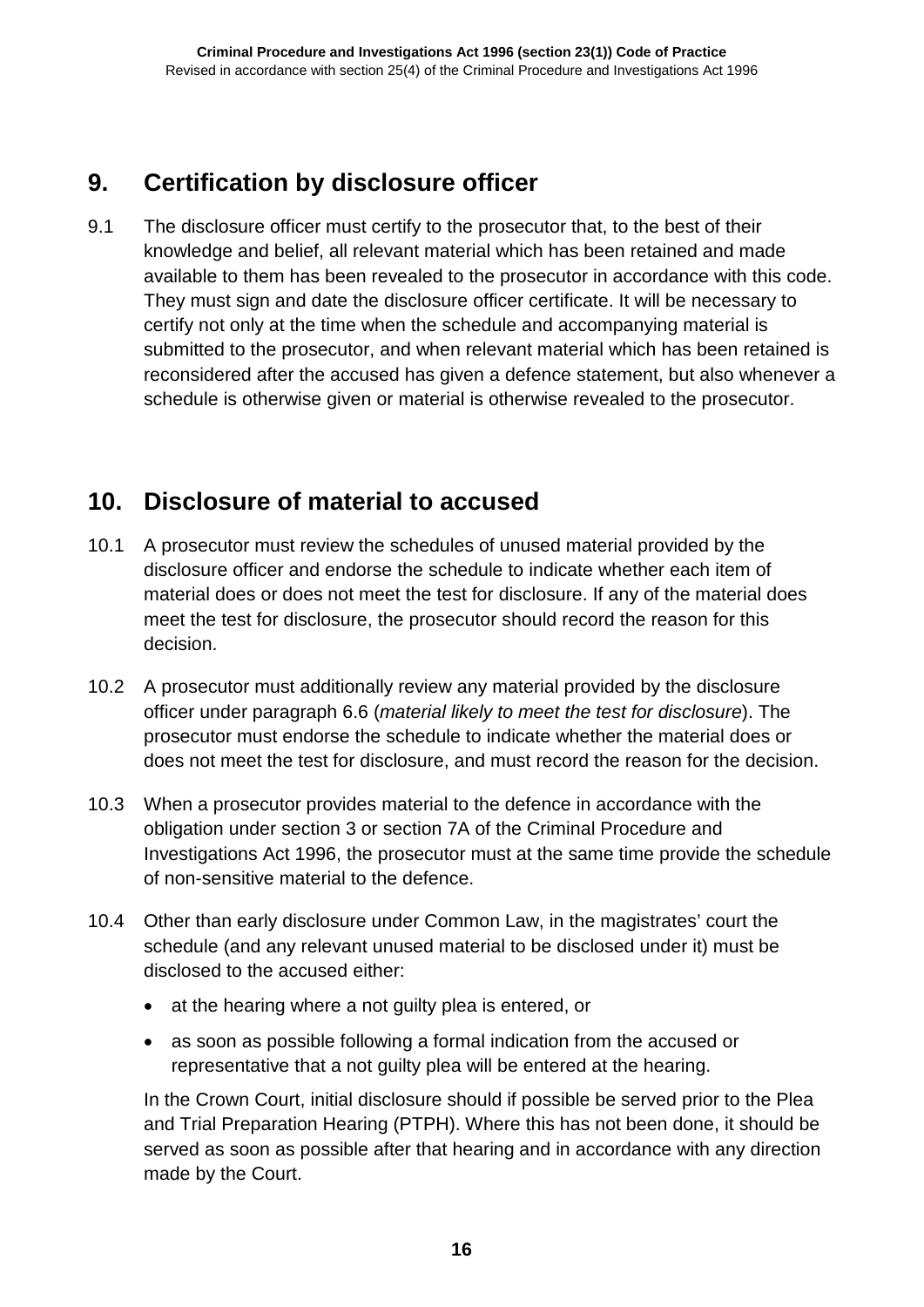- 10.5 If material has been copied to the prosecutor, and it is to be disclosed, whether it is disclosed by the prosecutor or the disclosure officer is a matter of agreement between the two of them.
- 10.6 If material has not already been copied to the prosecutor, and they request its disclosure to the accused on the ground that:
	- it satisfies the test for prosecution disclosure, **or**
	- the court has ordered its disclosure after considering an application from the accused,

the disclosure officer must disclose it to the accused.

- 10.7 The disclosure officer must disclose material to the accused either by giving them a copy or by allowing them to inspect it. If the accused person asks for a copy of any material which they have been allowed to inspect, the disclosure officer must supply it, unless in the opinion of the disclosure officer that is either not practicable (for example because the material consists of an object which cannot be copied, or because the volume of material is so great), or not desirable (for example because the material is a statement by a child witness in relation to a sexual offence).
- 10.8 If material which the accused has been allowed to inspect consists of information which is recorded other than in writing, whether it should be given to the accused in its original form or in the form of a transcript is a matter for the discretion of the disclosure officer. If the material is transcribed, the disclosure officer must ensure that the transcript is certified to the accused as a true record of the material which has been transcribed.
- 10.9 If a court concludes that an item of sensitive material satisfies the prosecution disclosure test and that the interests of the defence outweigh the public interest in withholding disclosure, it will be necessary to disclose the material if the case is to proceed. This does not mean that sensitive documents must always be disclosed in their original form: for example, the court may agree that sensitive details still requiring protection should be blocked out, or that documents may be summarised, or that the prosecutor may make an admission about the substance of the material under section 10 of the Criminal Justice Act 1967.